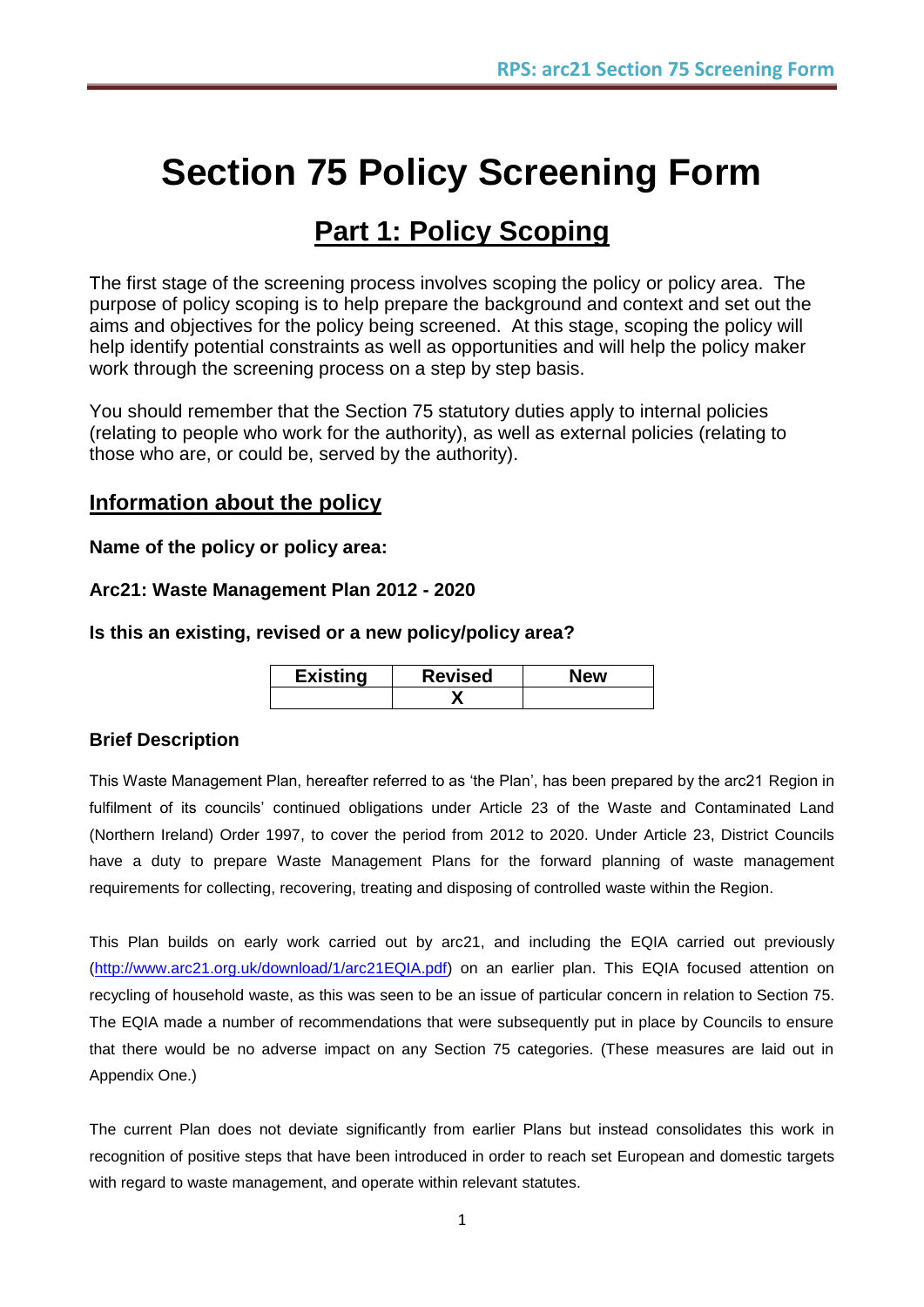The Plan provides a framework for waste management provision and a regional network of facilities for all controlled wastes within the arc21 Region. It establishes the overall need for waste management capacity and details the proposed arrangements to deal with the wastes produced in a sustainable manner.

In a series of 12 chapters, the draft Plan sets out the arrangements for the management of the following waste streams:

- **Local Authority Collected Municipal Waste (that is the waste collected by or on behalf of District Councils);**
- **Commercial and Industrial Wastes;**
- **Construction, Demolition and Excavation Waste;**
- **Packaging Waste;**
- **Hazardous Waste;**
- **Agricultural Waste;**
- **Mining Waste;**
- **Healthcare Waste; and**
- **Priority and Other Waste Streams.**

The Plan itself is divided into the following parts or chapters:

- **The legislative context, local environment, social and economic factors (Chapters 2 to 4);**
- **The analysis of municipal and non-municipal controlled waste streams arising in the arc21 Region to be dealt with during the Plan period (Chapter 5);**
- **The analysis of waste prevention measures in the arc21 region and an analysis of further opportunities to promote waste prevention (Chapter 6);**
- **The examination of the options and arrangements for dealing with municipal and other controlled wastes (Chapter 7);**
- **The analysis of hazardous waste arising in Northern Ireland and the options and arrangements for dealing with the waste produced (Chapter 8);**
- **The analysis of packaging waste arising in Northern Ireland and the options and arrangements for dealing with packaging waste (Chapter 9);**
- **Future requirements in terms of the treatment and disposal of wastes within the arc21 Region (Chapter 10);**
- **Site selection criteria to identify areas of search for the appropriate location of future facilities (Chapter 11);**
- **Plan implementation, monitoring and review (Chapter 12).**

Selected issues contained within the Plan which may have a particular bearing on members of the

community (over and above those addressed previously) have been highlighted below for consideration.

#### **Civic Amenity Sites and Recycling Centres**

Consisting of either Civic Amenity (CA) sites or dedicated Household Recycling Centres (HRC), facilities are located throughout the district to encourage active participation in recycling (see Table 1).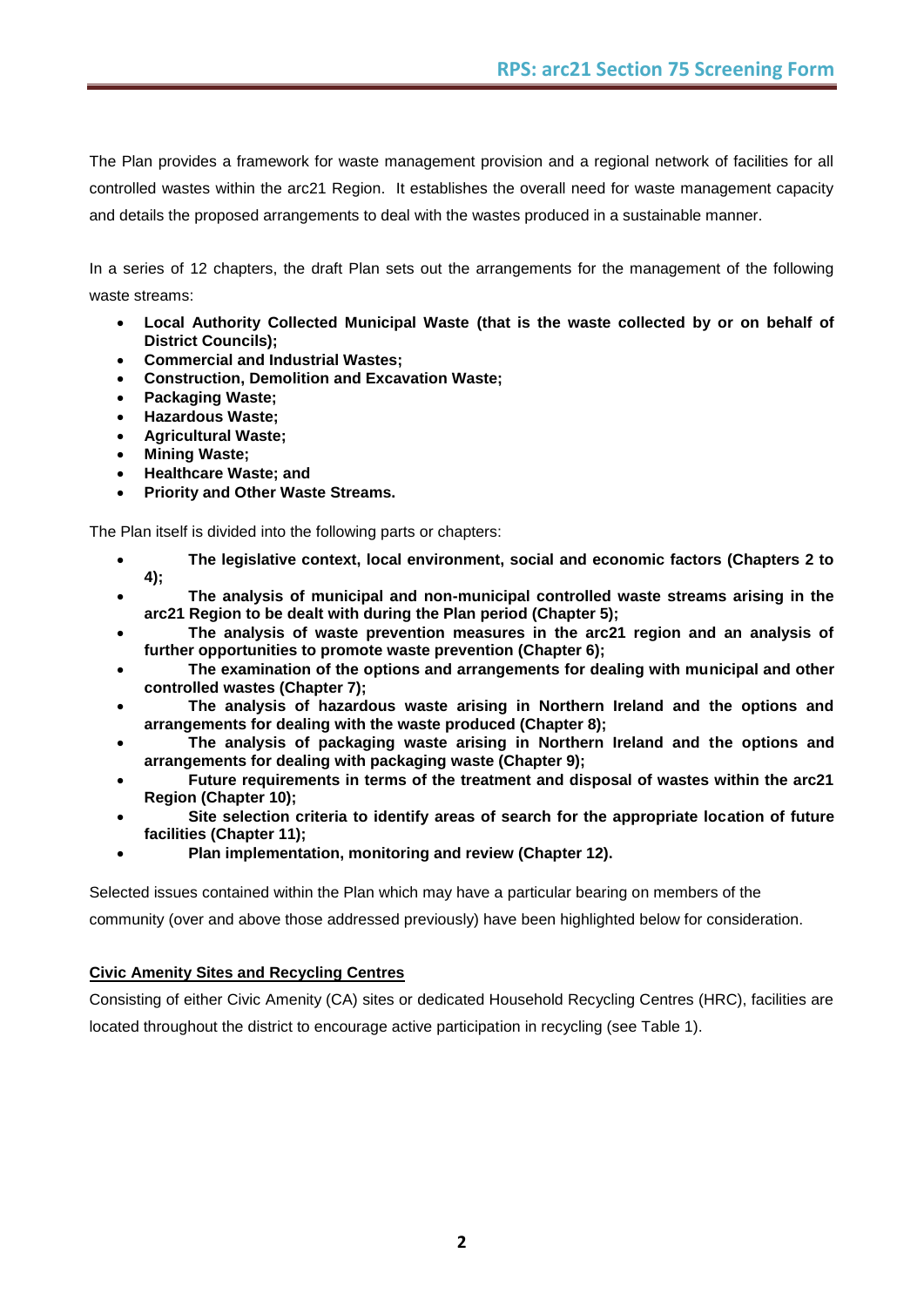|                | <b>Landfill</b> | <b>Waste</b>    | <b>Civic</b>   | <b>Composting</b> | <b>Materials</b> |
|----------------|-----------------|-----------------|----------------|-------------------|------------------|
| <b>Council</b> | (LACMW)         | <b>Transfer</b> | <b>Amenity</b> | <b>Facilities</b> | <b>Recovery</b>  |
|                |                 | <b>Stations</b> | <b>Sites</b>   |                   | <b>Facility</b>  |
| Antrim         |                 |                 | 3              | 1                 |                  |
| Ards           |                 | 1               | $\overline{7}$ |                   |                  |
| Ballymena      |                 | 1               | 1              |                   |                  |
| <b>Belfast</b> | ۰               | 1               | 6              | ۰                 | $2 -$            |
| Carrickfergus  | ۰               | $\blacksquare$  | 1              |                   | ۰                |
| Castlereagh    |                 | ٠               | $\overline{2}$ | ۰                 | ۰                |
| Down           | 1               | 1               | 3              | ۰                 | 1                |
| Larne          | ۰               | ۰               | 3              | ۰                 | ۰                |
| Lisburn        | 1               | $\blacksquare$  | $\overline{2}$ | 1                 | $\blacksquare$   |
| Newtownabbey   | 1               | ۰               | 1              | ۰                 | 1                |
| North Down     | ۰               | 1               | $\overline{2}$ | ۰                 | ٠                |
| <b>Total</b>   | 3               | 5               | 31             | $\overline{2}$    | 4                |

**Table 1: Summary of Waste Facilities Owned and/or Utilised by arc21 Councils**

As can be seen from this table, within the arc21 Region there are a total of three operational landfill sites owned or utilised by arc21 Councils, one of which (Drumanakelly Landfill Site in Down District Council) is Council operated. The other two sites are operated by private contractors. There are five waste transfer stations which are used by the Councils throughout the Region, however it is anticipated that this may fluctuate as differing contracts are utilised by individual Councils. Currently the number of CA / HRC sites in the arc21 Region is 31.

A composting facility for the processing and treatment of organic wastes collected within the arc21 Region is operated by a private waste contractor within the Lisburn City Council area. Part of this contract also involves the utilisation of a facility in the Antrim area by the Councils covering Ballymena, Larne and Antrim. It should be noted that there are plans for another facility to be located at Drumanakelly Landfill Site, although this has not yet been constructed.

A Materials Recovery Facility for the processing and treatment of mixed dry recyclables collected within the arc21 Region is operated by a private waste contractor within the Newtownabbey Borough Council area.

#### **Kerbside Collection**

The current arc21 Waste Management Plan includes a sub-regional Best Practical Environmental Option (BPEO) assessment. The preferred scenario for arc21 included a "3 stream" collection of organics, dry recyclables and residual waste. Since publication of the Plan, District Councils within arc21 have successfully implemented kerbside and bring recycling schemes for recyclable materials which include: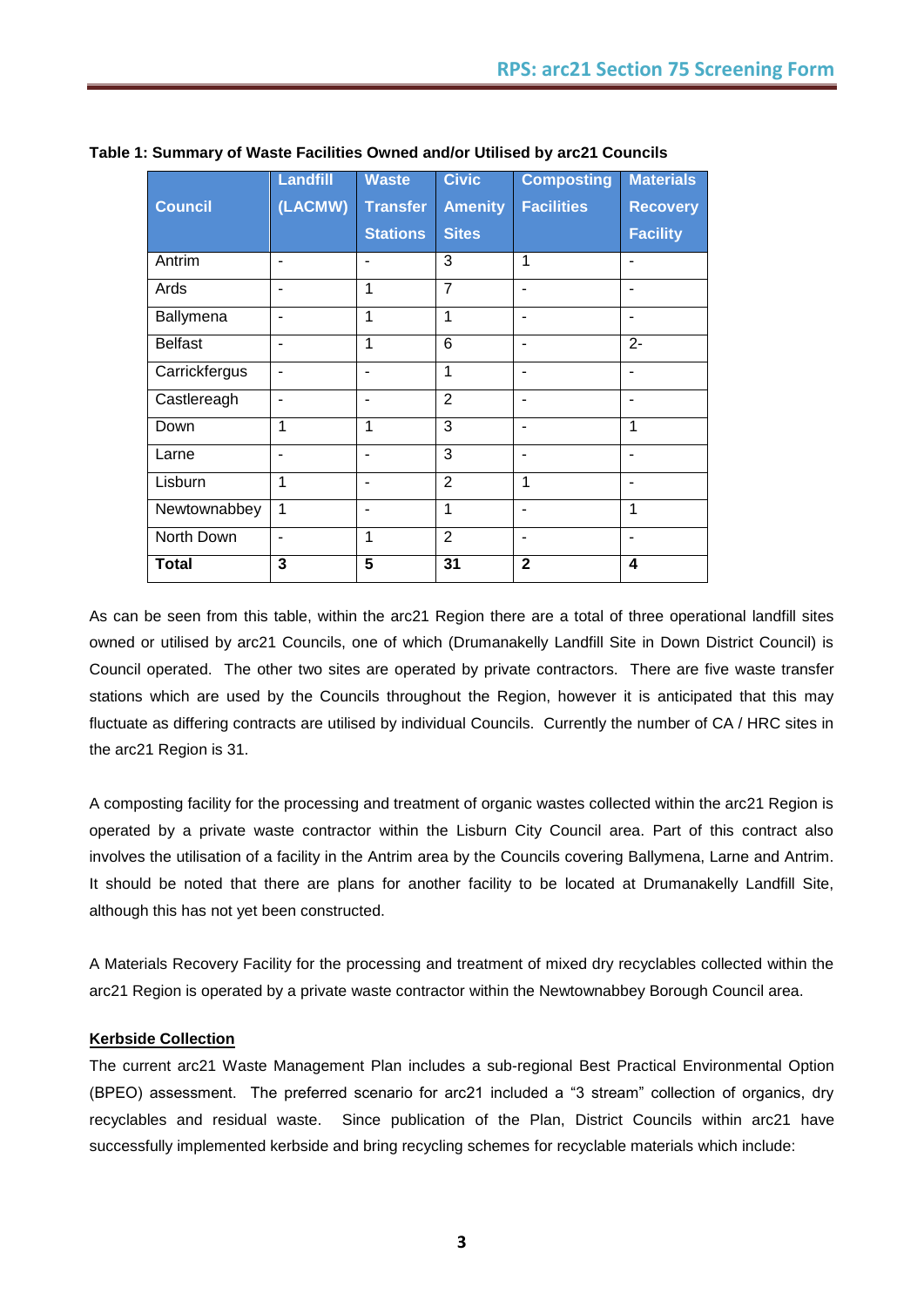- A kerbside collection of dry recyclables (bin scheme). Materials collected can include: paper, card, plastics, textiles and metal. The materials are collected in a wheeled bin and are sorted at a Materials recovery Facility (MRF).
- A kerbside collection of dry recyclables (box scheme) (which is subject to review). Materials collected generally include: paper, card, plastics, textiles, metals, glass and old hand tools. The materials are sorted at the kerbside and bulked up at a MRF.
- Increased provision of bring and glass banks to enhance householder access to glass recycling.
- Improvement of Civic Amenities and Household Waste Recycling Centres (CAs/HWRCs) for the benefit of all residents.

Table 2 sets out the waste collection arrangements currently in place in arc21 in relation to the number of bins provided. Councils have been expanding their recycling collection schemes in order to increase recycling rates.

|       | No. of Kerbside      | <b>No. of Kerbside</b> | No. of              | <b>No. of Kerbside</b> |           |
|-------|----------------------|------------------------|---------------------|------------------------|-----------|
|       | <b>Residual Bins</b> | <b>Mixed Drv</b>       | <b>Kerbside</b>     | <b>Boxes</b>           | Total     |
|       |                      | <b>Recyclable Bins</b> | <b>Organic Bins</b> |                        |           |
| arc21 | 414.334              | 316,090                | 329,816             | 148.707                | 1,208,947 |

#### **Table 2 Collection infrastructure in arc21 2011/12**

Each household in the arc21 Region now has a kerbside residual collection and a kerbside collection of mixed dry recyclables, either through kerbside boxes or mixed dry recyclable bins. Based on WasteDataFlow returns, 36% of households have a kerbside box and 76% have mixed dry recyclable bins thus a number of households within the region have two receptacles for the collection of mixed dry recyclables (bin plus a box), albeit that each receptacle collects different materials.

It should be noted that, since the above data was published, Ballymena Borough Council and Newtownabbey Borough Council no longer have kerbside bins for the collection of paper for recycling and this material is being collected in kerbside boxes. As of 2013 therefore, 36% of households have a kerbside box and 63% have mixed dry recyclable bins.

All Councils within the arc21 Region operate a kerbside collection of organic wastes.

Local authorities in the arc21 Region currently collect a large variety of LACMW for disposal, as shown in Table 3 below.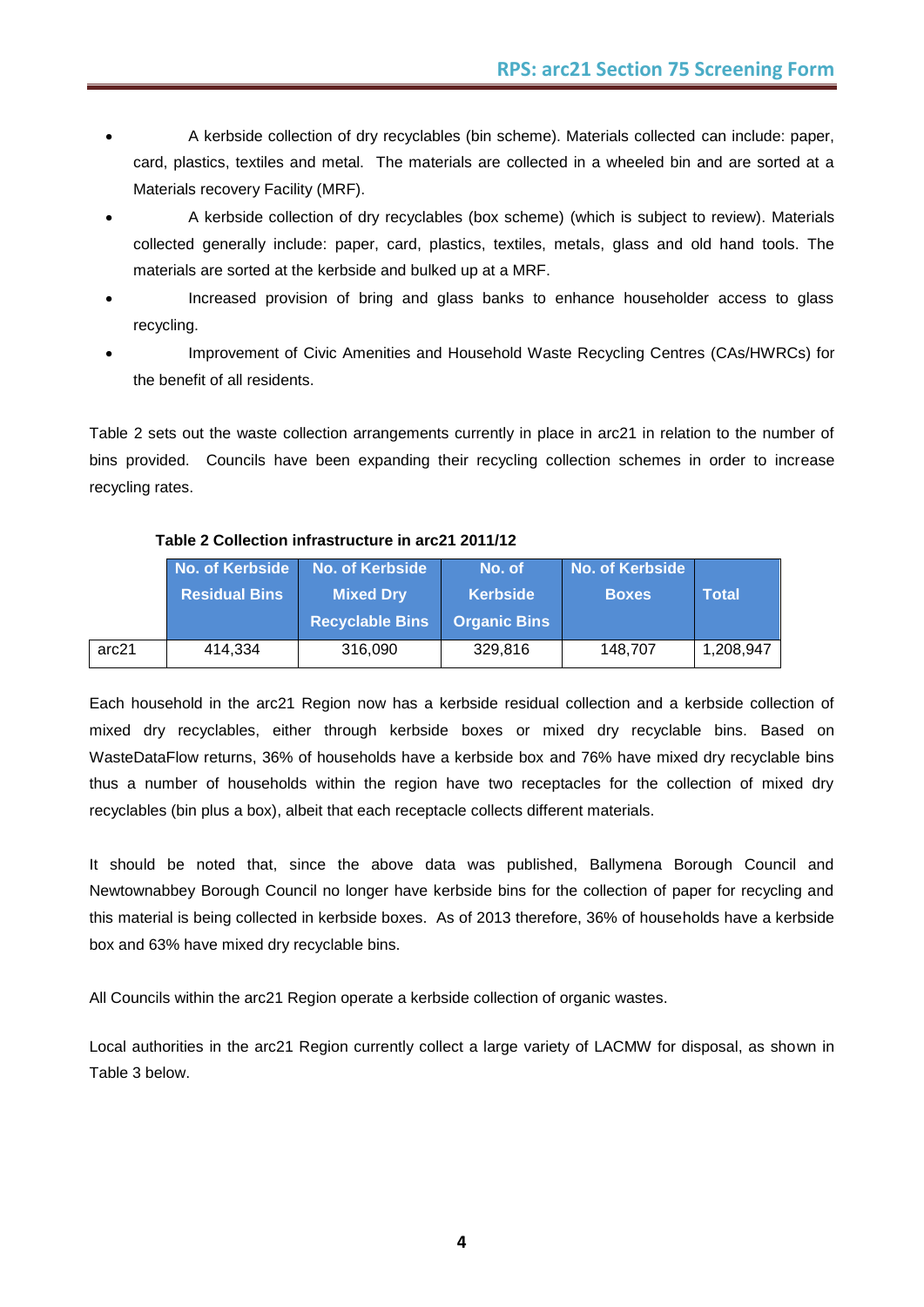| arc21                                   | <b>Total Tonnes</b> |  |  |
|-----------------------------------------|---------------------|--|--|
| <b>Household Waste</b>                  |                     |  |  |
| <b>Regular Collection</b>               | 198,578             |  |  |
| <b>Street Cleaning</b>                  | 19,320              |  |  |
| <b>Bulky Waste</b>                      | 7,372               |  |  |
| Other                                   | 2,628               |  |  |
| <b>Civic Amenity Site Waste</b>         |                     |  |  |
| <b>CA Site Household</b>                | 47,187              |  |  |
| CA Site Non-Household                   | 2,208               |  |  |
| <b>Non-Household Waste</b>              |                     |  |  |
| C&I Waste                               | 39,278              |  |  |
| C, D& E Waste                           | 1,669               |  |  |
| Grounds Waste                           | 142                 |  |  |
| Other                                   | 29                  |  |  |
| <b>Separately/Other Collected Waste</b> |                     |  |  |
| Asbestos                                | 11                  |  |  |
| Fly tipping                             | 8,930               |  |  |
| Other                                   | 38                  |  |  |
| <b>Total</b>                            | 327,392             |  |  |

**Table 3: Waste (tonnes) Collected for Disposal in the arc21 Region (2011/12)**

A composting facility for the processing and treatment of organic wastes collected within the arc21 Region is operated by a private waste contractor within the Lisburn City Council area. Part of this contract also involves the utilisation of a facility in the Antrim area by the Councils covering Ballymena, Larne and Antrim. (It should be noted that there are plans for another composting facility to be located at the existing Drumanakelly Landfill Site in Down District Council, although this is not yet constructed.)

A Materials Recovery Facility for the processing and treatment of mixed dry recyclables collected within the arc21 Region is operated by a private waste contractor within the Newtownabbey Borough Council area.

#### **Incineration with Energy Recovery**

There have been concerns raised in relation to negative impacts associated with the incineration process. These have included the release of toxic gases such as dioxins into the environment and these have, in the past, had a perceived impact on human health. The introduction of stringent controls on air quality and emissions since 1989, and also since the introduction of the Incineration of Waste (WID) Directive (2000/76/EC) in 2000 and Directive (2010/75/EU) on industrial emissions (Integrated Pollution Prevention and Control), has resulted in the incineration process becoming much cleaner and more environmentally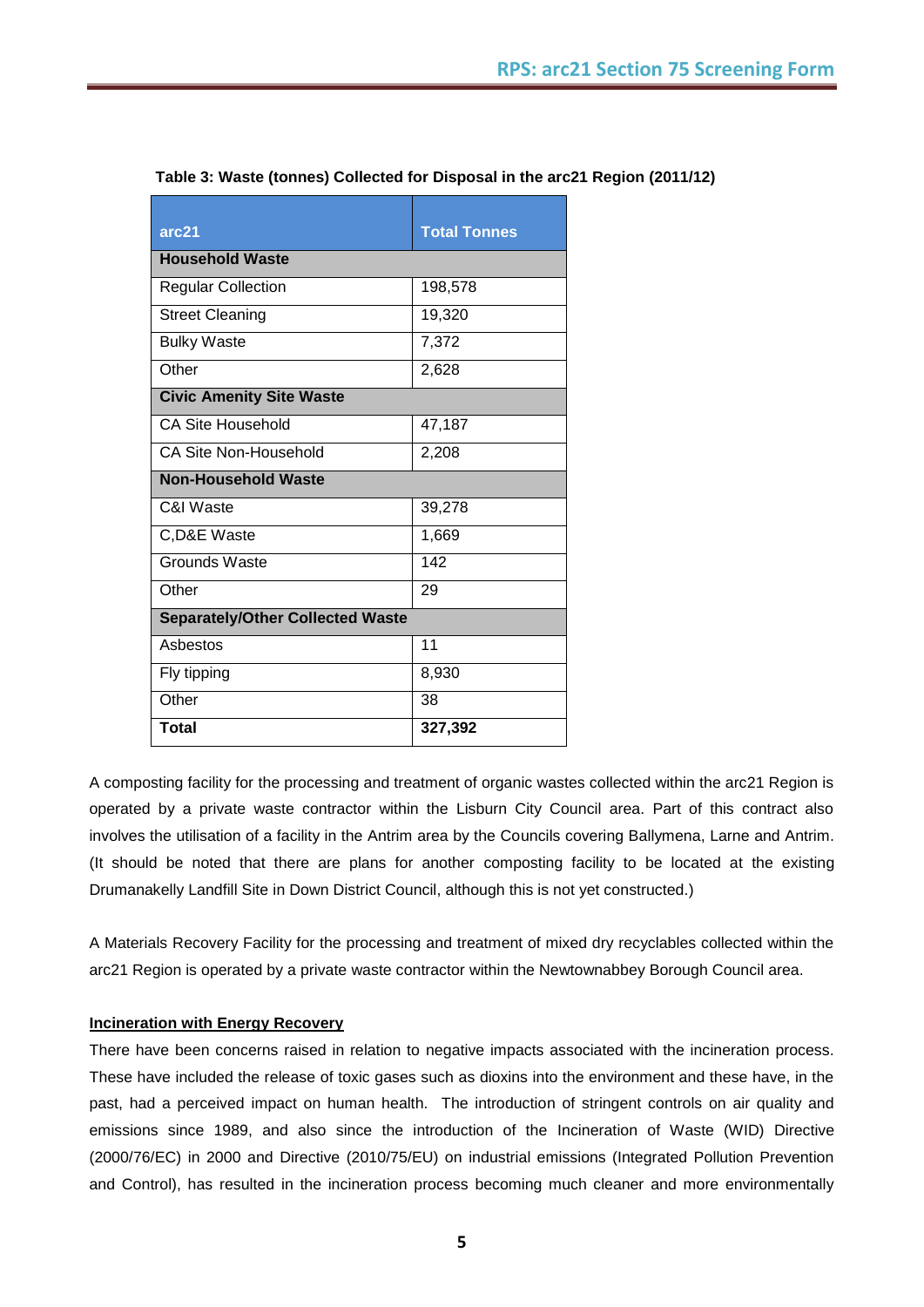friendly. Emissions from these facilities are now constantly regulated and monitored to ensure that any gaseous emissions are below permissible levels. The draft Plan contains a reference to the possible development of an additional Energy from Waste (EfW) facility at the Hightown site, located in Antrim Borough Council which was the subject of a separate screening report as part of the site selection process.

#### **Landfill**

The implementation of the Landfill Directive (1999/31/EC) has placed specific engineering requirements on landfill developments to ensure that landfills afford protection to the environment from the design stage through to decommissioning and aftercare. All landfill sites in Northern Ireland are regulated through the Pollution Prevention and Control Permitting (PPC) regime.

One of the key drivers for ensuring sustainable waste management is meeting the requirements of the Landfill Directive (99/31/EC. This sets targets limiting the quantities of biodegradable municipal waste going to landfill, as follows:

50% of 1995 levels by 2013; and

35% of 1995 levels by 2020.

Table 4 outlines the NILAS targets for each of the arc21 Councils and for arc21 for the target years 2012/13 and 2019/20.

| <b>District Council</b> | <b>NILAS Target Year</b> |         |  |
|-------------------------|--------------------------|---------|--|
|                         | 2012/13                  | 2019/20 |  |
| Antrim                  | 9,261                    | 6,358   |  |
| Ards                    | 14,230                   | 9,841   |  |
| Ballymena               | 11,156                   | 7,665   |  |
| <b>Belfast</b>          | 48,123                   | 32,177  |  |
| Carrickfergus           | 7,328                    | 5,063   |  |
| Castlereagh             | 12,079                   | 8,152   |  |
| Down                    | 12,645                   | 8,828   |  |
| Larne                   | 5,710                    | 3,888   |  |
| Lisburn                 | 20,551                   | 14,096  |  |
| Newtownabbey            | 14,934                   | 10,178  |  |
| North Down              | 14,259                   | 9,719   |  |
| arc21                   | 170,276                  | 115,965 |  |

#### **Table 4: NILAS Targets (BMW that can be landfilled)**

In order to meet statutory obligations, arc21 require additional treatment of the residual waste stream. In terms of the siting of facilities, arc21 developed a multi staged process for the purposes of selecting suitable sites for residual waste infrastructure. The site selection process sought to identify potential sites in either the private sector, public sector or local authority ownership with interested parties being invited to put forward sites. The process was undertaken in a number of stages, primarily due to a lack of suitable sites in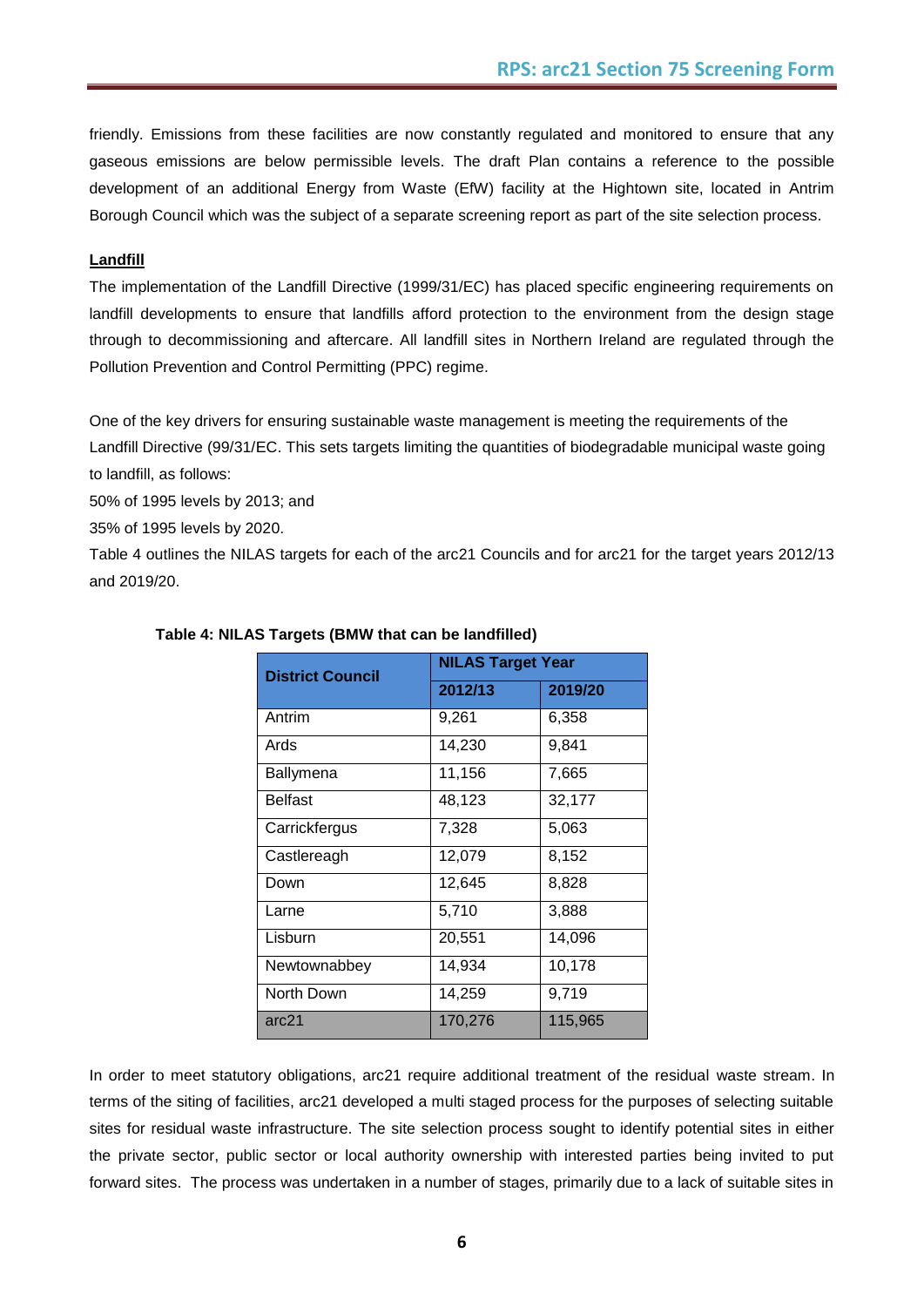the southern region of arc21. arc21 then selected the site or sites that were made available to them and considered most suitable for their solution.

#### **Health and Social Well Being**

Waste which is managed properly and in line with all appropriate policy and legislation can contribute to the health and social well-being of the population. In order to do this, waste management must be carried out without endangering human health through the pollution of water, air or soil or contamination of plants or animals. The environmental impact of this Waste Management Plan has been assessed by arc21 through the Strategic Environmental Assessment process.

arc21 will ensure that local communities will continue to take an active role in reuse and recycling activities, through Education and Awareness Initiatives and informing them of any new waste management measures, which will lead to a greater sense of community and social cohesion.

#### **What is it trying to achieve? (intended aims and outcomes)**

The arc21 objectives are set in the context of four principles of sustainable development:

- Social progress which meets the needs of everyone;
- **Effective protection of the environment;**
- Prudent use of natural resources; and
- **Maintenance of high and stable levels of economic growth and employment.**

The principle objective of the Plan is to identify options for managing waste within the arc21 Region which draws the correct balance between:

- The provision and maintenance of sufficient capacity to deal with the waste produced;
- Meeting strategic targets for recycling and recovery, and potentially for reduction;
- The protection of the environment for present and future generations; and
- Optimising resource utilisation in the arc21 Region.

The objectives of the Plan are to:

- Meet the statutory obligations of European Directives, UK and Northern Ireland legislation;
- Take into consideration the requirements of the Northern Ireland Waste Management Strategy- Delivering Resource Efficiency, 2012;
- Increase the re-use, recycling and composting of waste and reduce the quantity of waste disposed of to landfill consistent with sustainable waste management;
- Implement an integrated waste management option for residual waste to contribute to a reduction in waste requiring disposal;
- Encourage self-sufficiency in waste management facilities for the arc21 Region and disposal of waste in accordance with the proximity principle;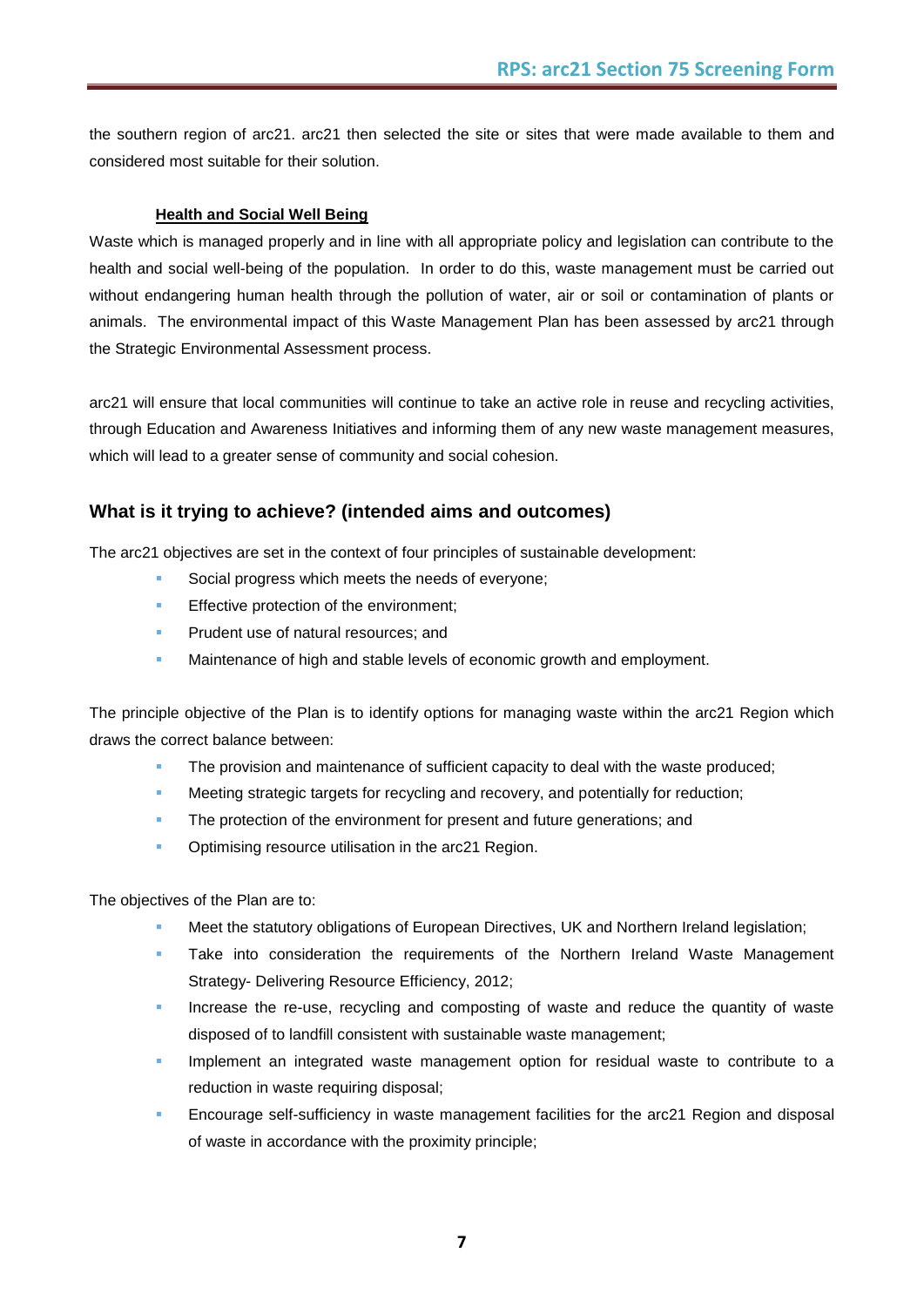- Review existing waste treatment and disposal sites with the capacity to accommodate future waste management needs;
- Outline an adequate integrated network of regional facilities in accordance with the principles of sustainable development, Strategic Environmental Assessment and BPEO;
- Set criteria and guidelines for the development of facilities to ensure a high level of environmental protection, and minimise the risks to the environment, human health and amenity;
- Ensure future waste management arrangements are developed and implemented in accordance with the principles of Best Value and Community Planning;
- Ensure that social needs, human rights and Equality Scheme requirements can be met in the implementation of the proposals; and
- Improve options for long term benefits and achieve economies of scale in order to reduce costs.

#### **Are there any Section 75 categories which might be expected to benefit from the intended policy?**

| $\cdots$<br>. .<br>ES. | . | N/A<br>$\mathbf{u}$ |
|------------------------|---|---------------------|
| $\bullet$<br>,,        |   |                     |

#### **If YES, explain how.**

The arc21 Region consists of the administrative areas of Antrim Borough Council, Ards Borough Council, Ballymena Borough Council, Belfast City Council, Carrickfergus Borough Council, Castlereagh Borough Council, Down District Council, Larne Borough Council, Lisburn City Council, Newtownabbey Borough Council and North Down Borough Council. All those who live, work or visit this region are likely to benefit from the Plan. While the Plan does not contain operational detail at this time, the broad principles that it rests upon should aim to create an environment that will be of benefit to all Section 75 categories, and to the environment in general.

#### **Who initiated or wrote the policy?**

The Plan has been prepared by arc21, in fulfilment of the Councils" obligations under Article 23 of the Waste and Contaminated Land (Northern Ireland) Order 1997. The Plan also takes into account recent developments including the EU revised Waste Framework Directive 2008; and the draft Northern Ireland Waste Management Strategy - Delivering Resource Efficiency, 2012.

#### **Who owns and who implements each element of the policy?**

The Plan covers the period from 2012 to 2020, and sets out the arrangements and measures identified through the Waste Management Plan review process that will be implemented by each of the Councils that make up arc21, both jointly and individually. Management and control of Local Authority Collected Municipal Wastes (LACMW) is provided by the legislative framework primarily under the Waste and Contaminated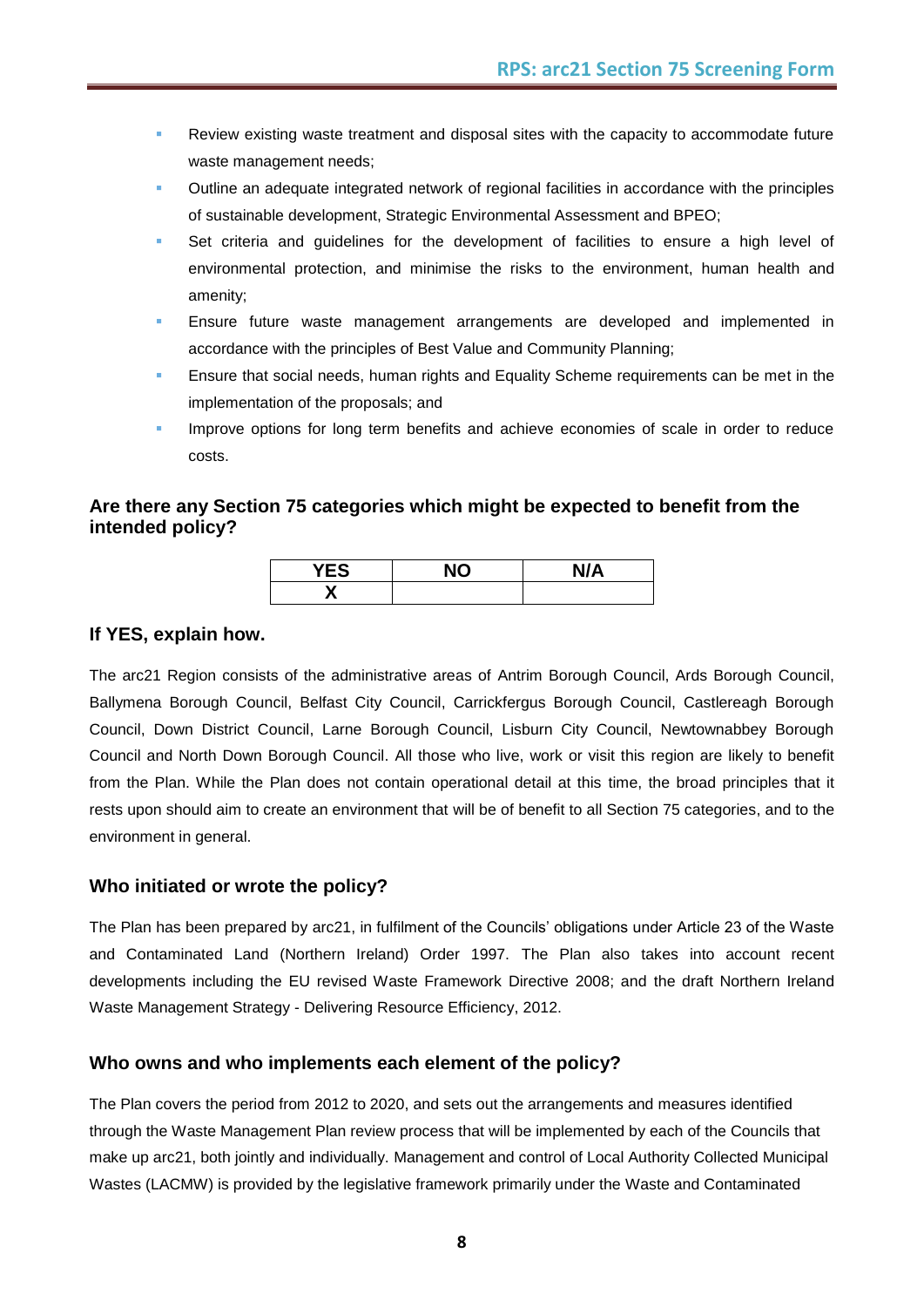Land (Northern Ireland) Order 1997, and associated Regulations. The main roles and responsibilities under the legislative provisions are set out below.

#### **Summary of Key Roles and Responsibilities for LACMW**

| <b>Element</b>                                                                                                                                                      | <b>Responsibility</b>    |
|---------------------------------------------------------------------------------------------------------------------------------------------------------------------|--------------------------|
| Waste management planning                                                                                                                                           | <b>District Councils</b> |
| Collection of Local Authority Collected Municipal<br>Wastes                                                                                                         | <b>District Councils</b> |
| <b>Segregation of wastes</b> into separate receptacles for<br>collection, including for recycling.                                                                  | Waste Producers          |
| Treatment and disposal of Local Authority Collected<br>Municipal Waste. In many cases, this is affected through<br>contractual arrangements with private companies. | <b>District Councils</b> |

The Council operated facilities currently in use for treating LACMW and Household wastes within the Region include:

- Civic Amenity/Household Waste Recycling Centres
- **Waste Transfer Stations**
- **-** Landfill Sites

### **Implementation factors**

#### **Are there any factors which could contribute to/detract from the intended aim/outcome of the policy/decision?**

| <b>YES</b> | הוא | N/A |
|------------|-----|-----|
| v          |     |     |

#### **If YES, are they**

#### **Financial: YES (If YES, please detail)**

Councils must operate the Plan within agreed budgets as determined by each Council. This may place practical constraints on operational resources available to implement all elements of the Plan.

#### **Legislative: YES (If YES, please detail)**

The Plan is bound by various statutory responsibilities at a European, UK and Northern Ireland level (see above).

#### **Other, please specify:**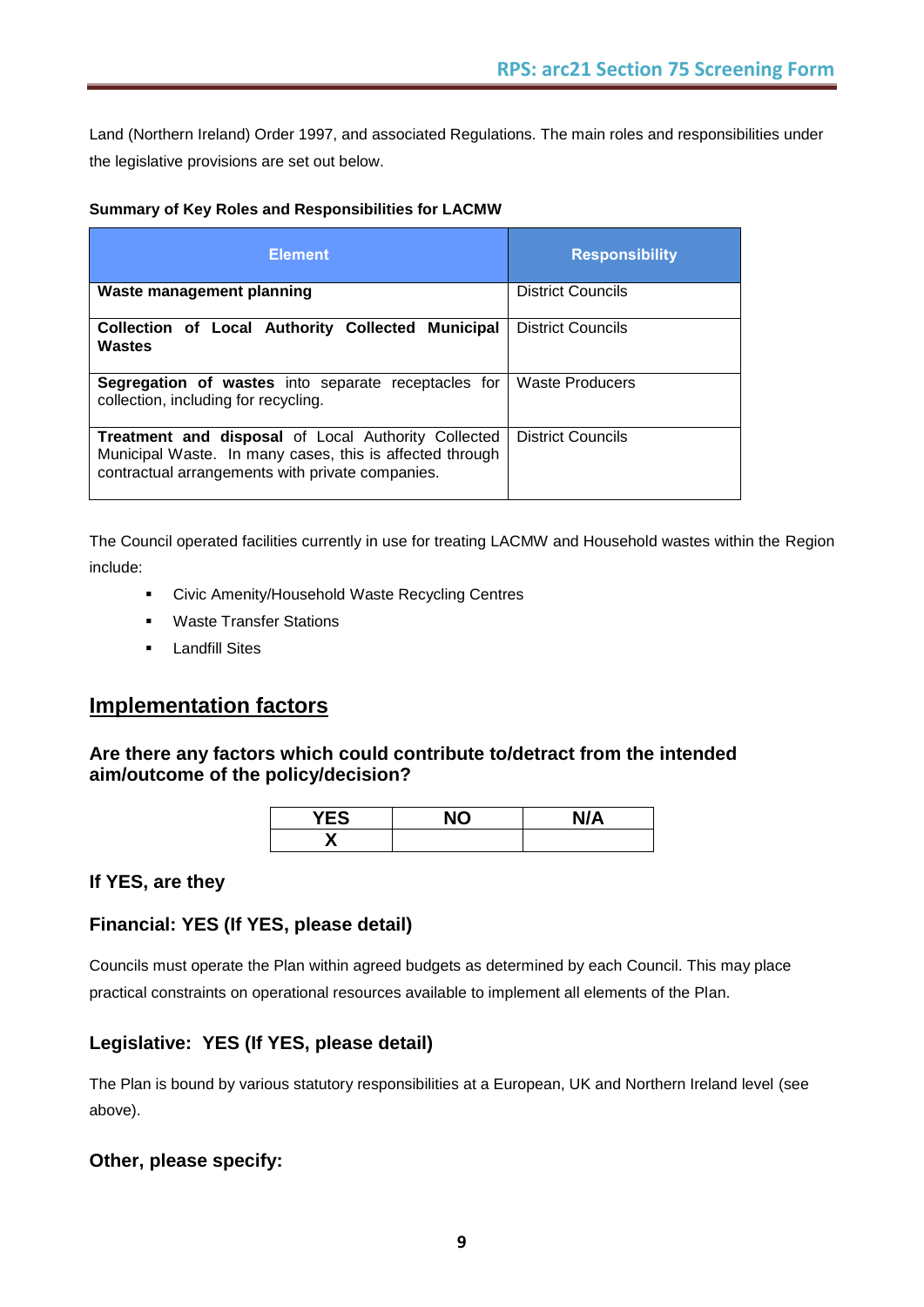Under the Review of Public Administration (RPA), Councils are to be realigned during 2014, reducing the total number of councils from 26 to 11. This reorganisation will impact on the work of arc21, and its membership, but the Plan will accommodate any changes attaching to RPA.

## **Main stakeholders affected**

#### **Who are the internal and external stakeholders (actual or potential) that the policy will impact upon?**

#### **Staff:**

arc21 staff, along with Council staff and elected members will be tasked with implementing the Plan over coming years, pre-and post-RPA.

#### **Service users:**

All those who work, live or visit the arc21 Region will be impacted upon by the implementation of the Plan, through the various ways in which it will affect the environment and attitudes to waste management generally.

#### **Other public sector organisations:**

All those bodies that engage with the 11 Councils.

#### **Voluntary/community/trade unions:**

Any changes in working practices will be negotiated with relevant trade unions.

#### **Other, please specify:**

All other relevant government departments and agencies with an interest or involvement with the environment, and in particular the Department of the Environment.

## **Other policies with a bearing on this policy**

#### **What are they and who owns them?**

- **EU Waste Framework Directive 2008 (European Union)**
- Draft Northern Ireland Waste Management Strategy *Delivering Resource Efficiency*, 2012 (Dept. of the Environment)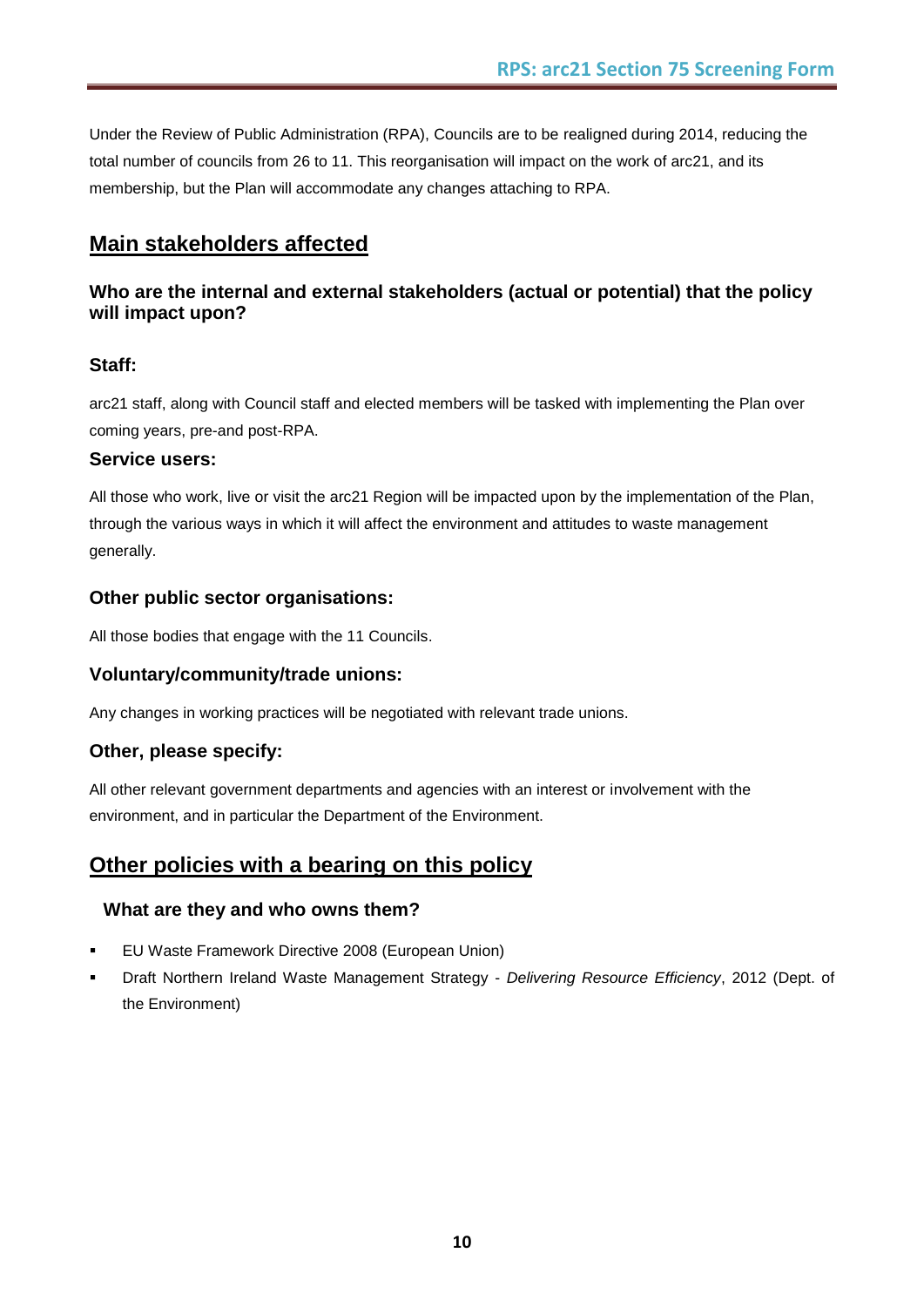### **Available evidence**

Evidence to help inform the screening process may take many forms. Public authorities should ensure that their screening decision is informed by relevant data.

What evidence/information (both qualitative and quantitative) have you gathered to inform this policy? Specify details for relevant Section 75 categories.

| <b>Section 75</b><br><b>Category</b> | <b>Details of Evidence/Information</b>                                                                                                                                                                                                                                                                                                                                                                                                                                                                                                                                                                                                                                                     |
|--------------------------------------|--------------------------------------------------------------------------------------------------------------------------------------------------------------------------------------------------------------------------------------------------------------------------------------------------------------------------------------------------------------------------------------------------------------------------------------------------------------------------------------------------------------------------------------------------------------------------------------------------------------------------------------------------------------------------------------------|
| <b>ALL</b>                           | The arc21 Region consists of the administrative areas of 11 councils, and all<br>those who live, work or visit this region are likely to benefit from the plan.                                                                                                                                                                                                                                                                                                                                                                                                                                                                                                                            |
|                                      | The arc21 region covers an area of approximately 3,522 $km^2$ which is circa 25%<br>of the total land area of Northern Ireland. Nine of the eleven district councils in<br>the arc21 region are bounded by coastline.                                                                                                                                                                                                                                                                                                                                                                                                                                                                      |
|                                      | The population of Northern Ireland is 1,810,863 (Census 2011 <sup>1</sup> ) with<br>approximately 54% of the total population living in the arc21 Region. The<br>population is predicted to increase to approximately 1.91 million in 2019; based<br>on an annual rate of growth of 0.7% (based on 2010 population projections <sup>2</sup> ).<br>The number of households is also increasing with 703,275 recorded in Census<br>2011 and the prediction that there will be an increase of 187,000 (29%)<br>between 2001 and 2025. Two thirds of this increase is attributable to a<br>predicted increase in one-person households; a trend often associated with an<br>ageing population. |
|                                      | The Plan is aspirational at this time and so no data are currently available on its<br>future implementation. However the plan has made projections on future<br>targets, building upon earlier work and including the EQIA completed in 2006<br>on the recycling of household waste. Each Council holds data on waste<br>management and including a register of complaints.                                                                                                                                                                                                                                                                                                               |
|                                      | Education and Awareness has been a key component of the Plan, with a strong<br>focus on communicating with stakeholders in all areas, including schools, to<br>change attitudes and behaviour. This has been delivered through two main<br>strands, namely:                                                                                                                                                                                                                                                                                                                                                                                                                                |

 1 [http://www.nisra.gov.uk/Census/pop\\_stats\\_bulletin\\_2\\_2011.pdf](http://www.nisra.gov.uk/Census/pop_stats_bulletin_2_2011.pdf)

 $2$  Northern Ireland Population Projections 2010 – Statistical Report, NISRA.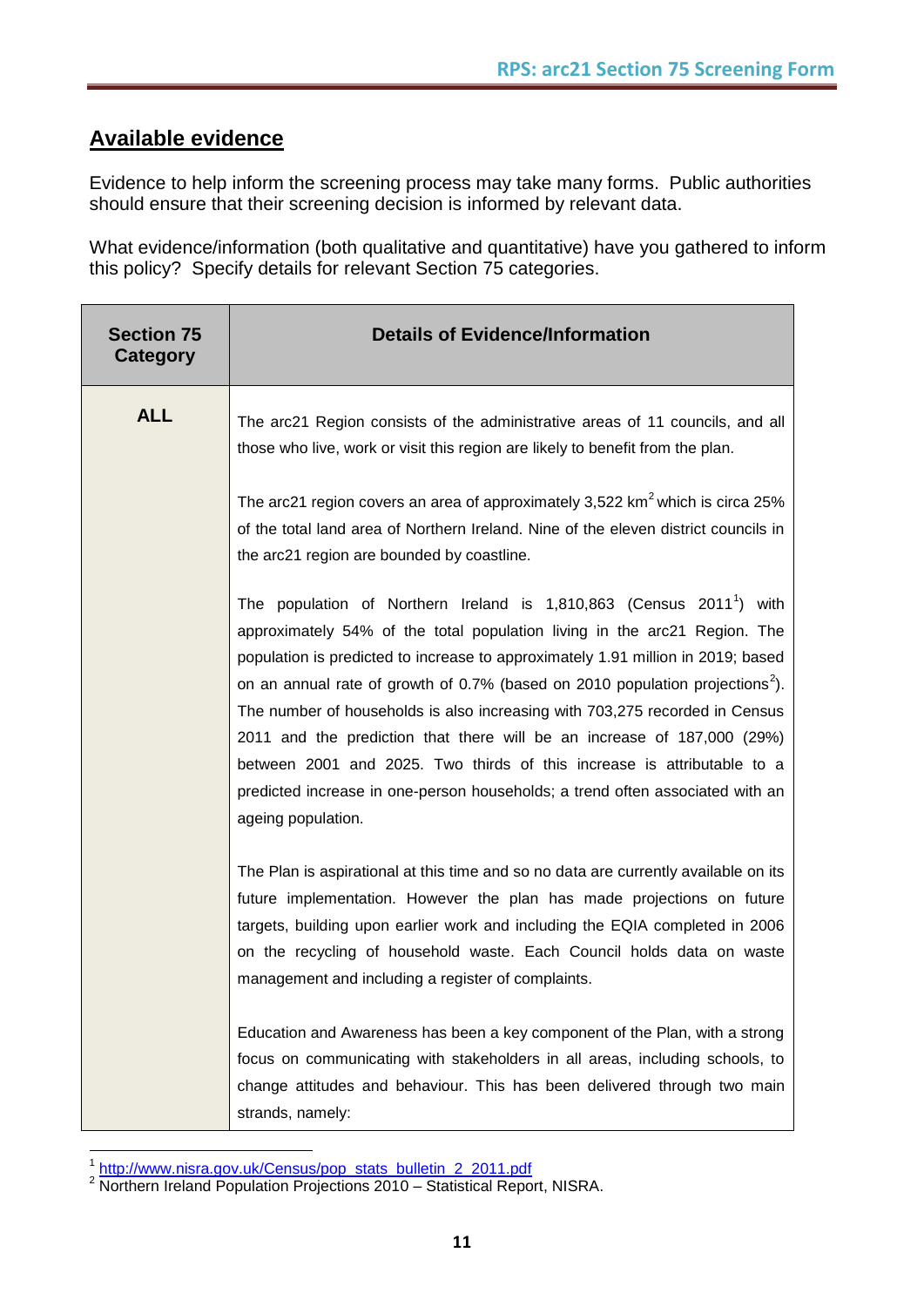| - Officers, appointed within councils, with responsibility for education and |
|------------------------------------------------------------------------------|
| awareness in recycling and waste prevention.                                 |
| Rethink Waste, a media campaign across Northern Ireland, was launched        |
| by the Department of the Environment in 2010, and is co-ordinated by         |
| WRAP working in partnership with Councils to:                                |
| - Prevent waste and minimise the use of primary resources;                   |
| - Increase recycling and recovery of materials from the waste stream,        |
| diverting them from landfill and maximising their economic value; and        |
| $-$ Reduce the impact that waste can have on climate change.                 |

### **Needs, experiences and priorities**

Taking into account the information referred to above, what are the different needs, experiences and priorities of each of the following categories, in relation to the particular policy/decision? Specify details for each of the Section 75 categories

| <b>Section 75</b><br>Category    | <b>Details of Needs/Experiences/Priorities</b>                                                                                                                                                                                                                                                                                                                                                                                                                                                                                                                                                                                                                                                                                                                       |
|----------------------------------|----------------------------------------------------------------------------------------------------------------------------------------------------------------------------------------------------------------------------------------------------------------------------------------------------------------------------------------------------------------------------------------------------------------------------------------------------------------------------------------------------------------------------------------------------------------------------------------------------------------------------------------------------------------------------------------------------------------------------------------------------------------------|
| <b>Disability</b><br>Age<br>Race | The needs of those with mobility concerns must continue to be accommodated<br>within the Plan, including reasonable adjustments for the collection of<br>household waste, and the location and design of waste disposal sites (see<br>Appendix 1). For example, where a person is unable to arrange kerbside<br>collection of domestic waste because of age or disability then the Plan must<br>continue to accommodate these special needs.<br>All information must be made available in formats that are accessible to those<br>who may not be fluent in written English (see Appendix 1).<br>Where public information is made available electronically, alternative formats<br>should be provided for those who may not have access to information<br>technology. |
|                                  |                                                                                                                                                                                                                                                                                                                                                                                                                                                                                                                                                                                                                                                                                                                                                                      |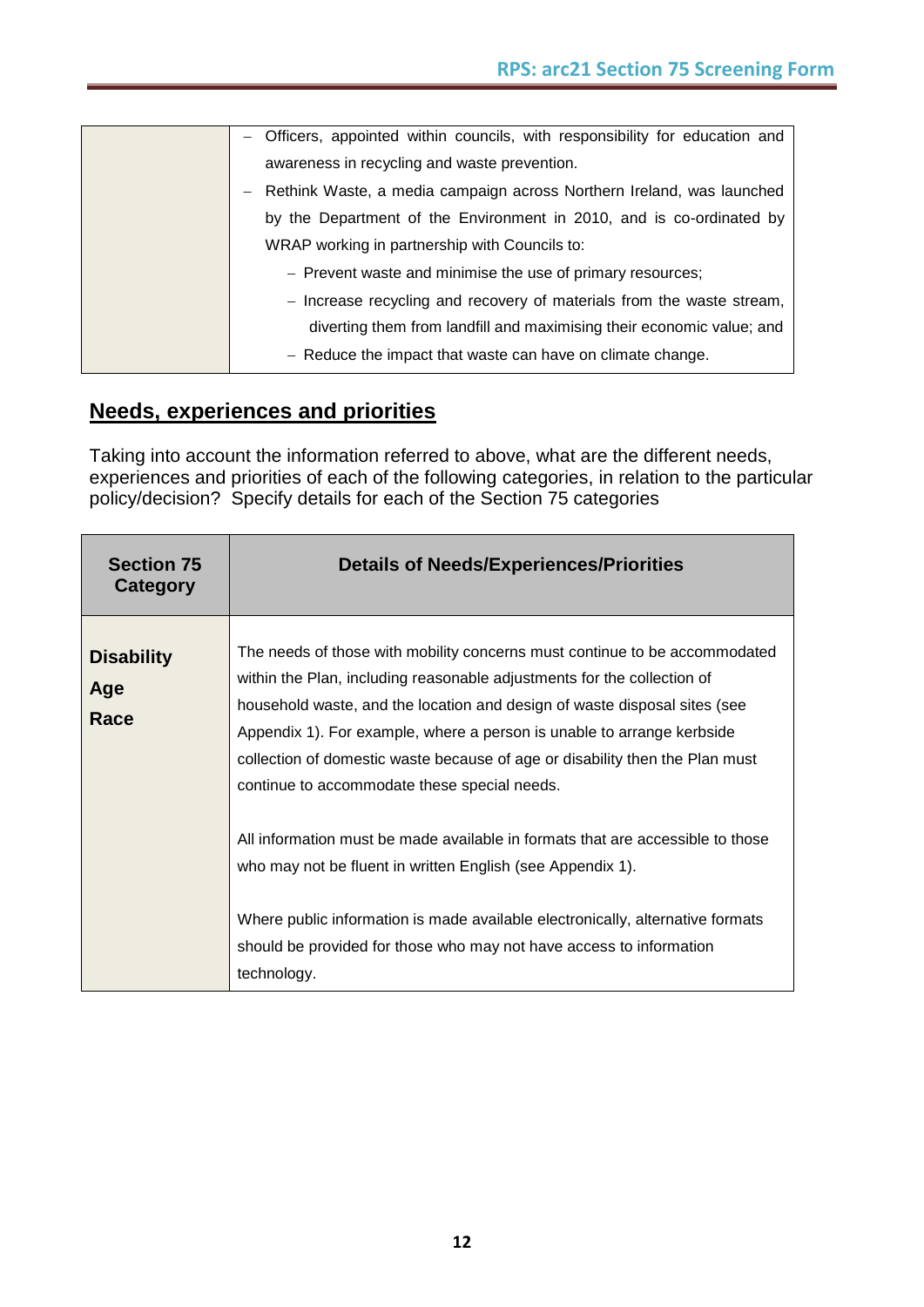## **Part 2: Screening Questions**

## **Introduction**

1. If the conclusion is **none** in respect of all of the Section 75 categories, then you may decide to screen the policy out. If a policy is "screened out", you should give details of the reasons for the decision taken.

2. If the conclusion is **major** in respect of one or more of the Section 75 categories, then consideration should be given to subjecting the policy to an EQIA.

3. If the conclusion is **minor** in respect of one or more of the Section 75 categories, then consideration should still be given to proceeding with an EQIA, or to measures to mitigate the adverse impact; or an alternative policy.

#### **In favour of a 'major' impact**

- a) The policy is significant in terms of its strategic importance;
- b) Potential equality impacts are unknown, because, for example, there is insufficient data upon which to make an assessment or because they are complex, and hence it would be appropriate to conduct an EQIA;
- c) Potential equality and/or good relations impacts are likely to be adverse or are likely to be experienced disproportionately by groups of people including those who are marginalised or disadvantaged;
- d) Further assessment offers a valuable way to examine the evidence and develop recommendations in respect of a policy about which there are concerns among affected individuals and representative groups, for example in respect of multiple identities;
- e) The policy is likely to be challenged by way of judicial review;
- f) The policy is significant in terms of expenditure.

#### **In favour of 'minor' impact**

- a) The policy is not unlawfully discriminatory and any residual potential impacts on people are judged to be negligible;
- b) The policy, or certain proposals within it, are potentially unlawfully discriminatory, but this possibility can readily and easily be eliminated by making appropriate changes to the policy or by adopting appropriate mitigating measures;
- c) Any asymmetrical equality impacts caused by the policy are intentional because they are specifically designed to promote equality of opportunity for particular groups of disadvantaged people;
- d) By amending the policy there are better opportunities to better promote equality of opportunity and/or good relations.

#### **In favour of none**

- a) The policy has no relevance to equality of opportunity or good relations.
- b) The policy is purely technical in nature and will have no bearing in terms of its likely impact on equality of opportunity or good relations for people within the equality and good relations categories.

Taking into account the earlier evidence, consider and comment on the likely impact on equality of opportunity / good relations for those affected by this policy, by applying the following screening questions and the impact on the group i.e. minor, major or none.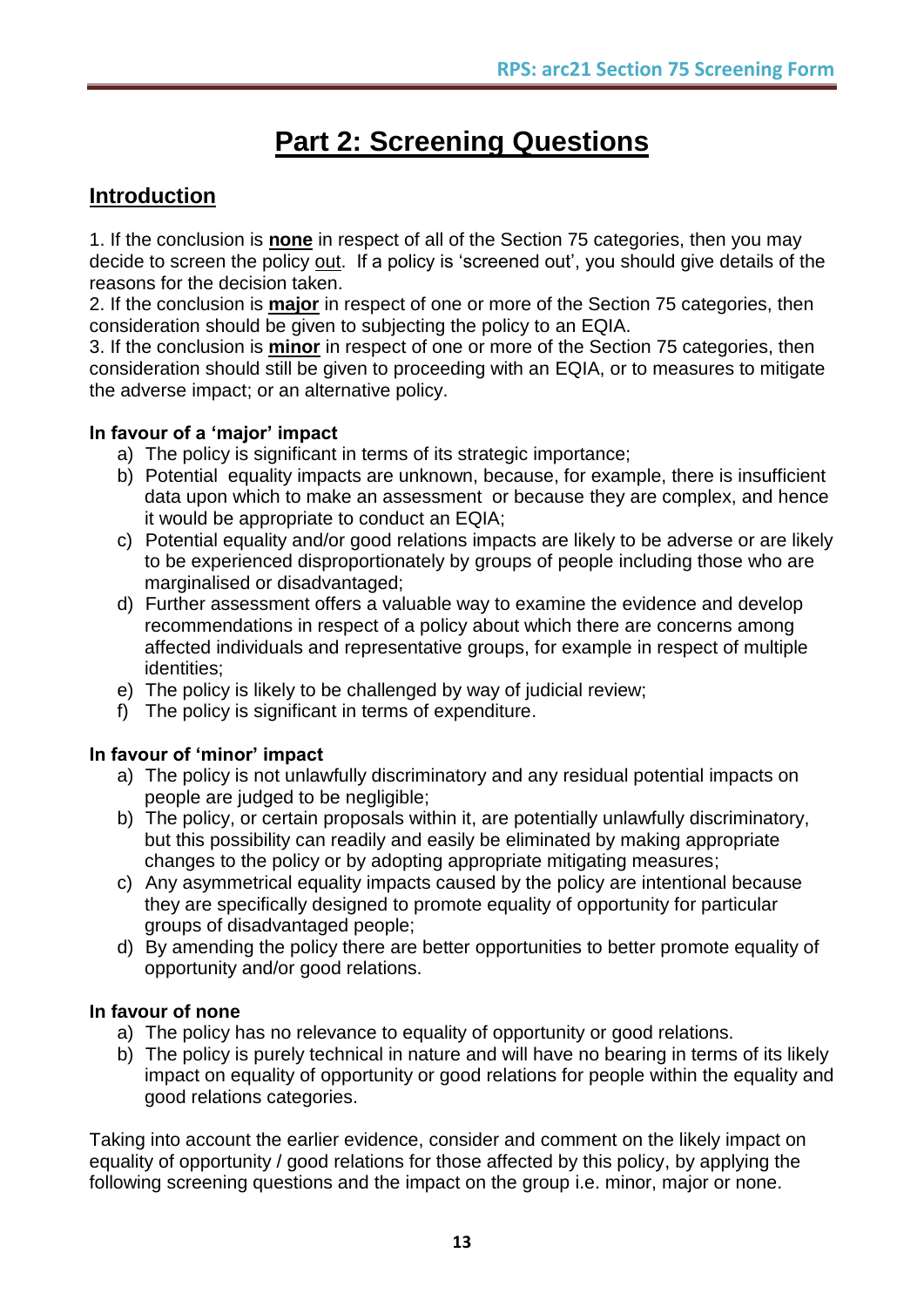## **Screening questions**

| What is the likely impact on equality of opportunity for those affected by this<br>1<br>policy, for each of the Section 75 grounds? Minor/Major/None |                                                                                                                                                                                                            |                                             |  |
|------------------------------------------------------------------------------------------------------------------------------------------------------|------------------------------------------------------------------------------------------------------------------------------------------------------------------------------------------------------------|---------------------------------------------|--|
| <b>Section 75</b><br>Category                                                                                                                        | <b>Details of Policy Impact</b>                                                                                                                                                                            | Level of Impact?<br><b>Minor/Major/None</b> |  |
| <b>Religious</b><br>belief                                                                                                                           | None. Where the future siting of a waste<br>management facility may impact on a<br>community then further screening of that site for<br>potential adverse impact by all s75 grounds will<br>be undertaken. | None                                        |  |
| <b>Political</b><br>opinion                                                                                                                          | None. Where the future siting of a waste<br>management facility may impact on a<br>community then further screening of that site for<br>potential adverse impact by all s75 grounds will<br>be undertaken. | None                                        |  |
| Racial /<br>ethnic group                                                                                                                             | Information on the Plan should be made<br>available in accessible formats for those who<br>may not be fluent in written English. (see<br>Appendix 1)                                                       | Minor                                       |  |
| Age                                                                                                                                                  | Older people in particular may be unable to<br>move waste for kerbside collection, or transport<br>waste material to disposal sites. (see Appendix<br>1)                                                   | Minor                                       |  |
| <b>Marital</b><br>status                                                                                                                             | None.                                                                                                                                                                                                      | None                                        |  |
| <b>Sexual</b><br>orientation                                                                                                                         | None.                                                                                                                                                                                                      | None.                                       |  |
| <b>Men and</b><br>women<br>generally                                                                                                                 | None.                                                                                                                                                                                                      | None.                                       |  |
| <b>Disability</b>                                                                                                                                    | Those with mobility difficulties may be unable to<br>move waste for kerbside collection, or transport<br>waste material to disposal sites. (see Appendix<br>1)                                             | Minor                                       |  |
| <b>Dependants</b>                                                                                                                                    | None.                                                                                                                                                                                                      | None                                        |  |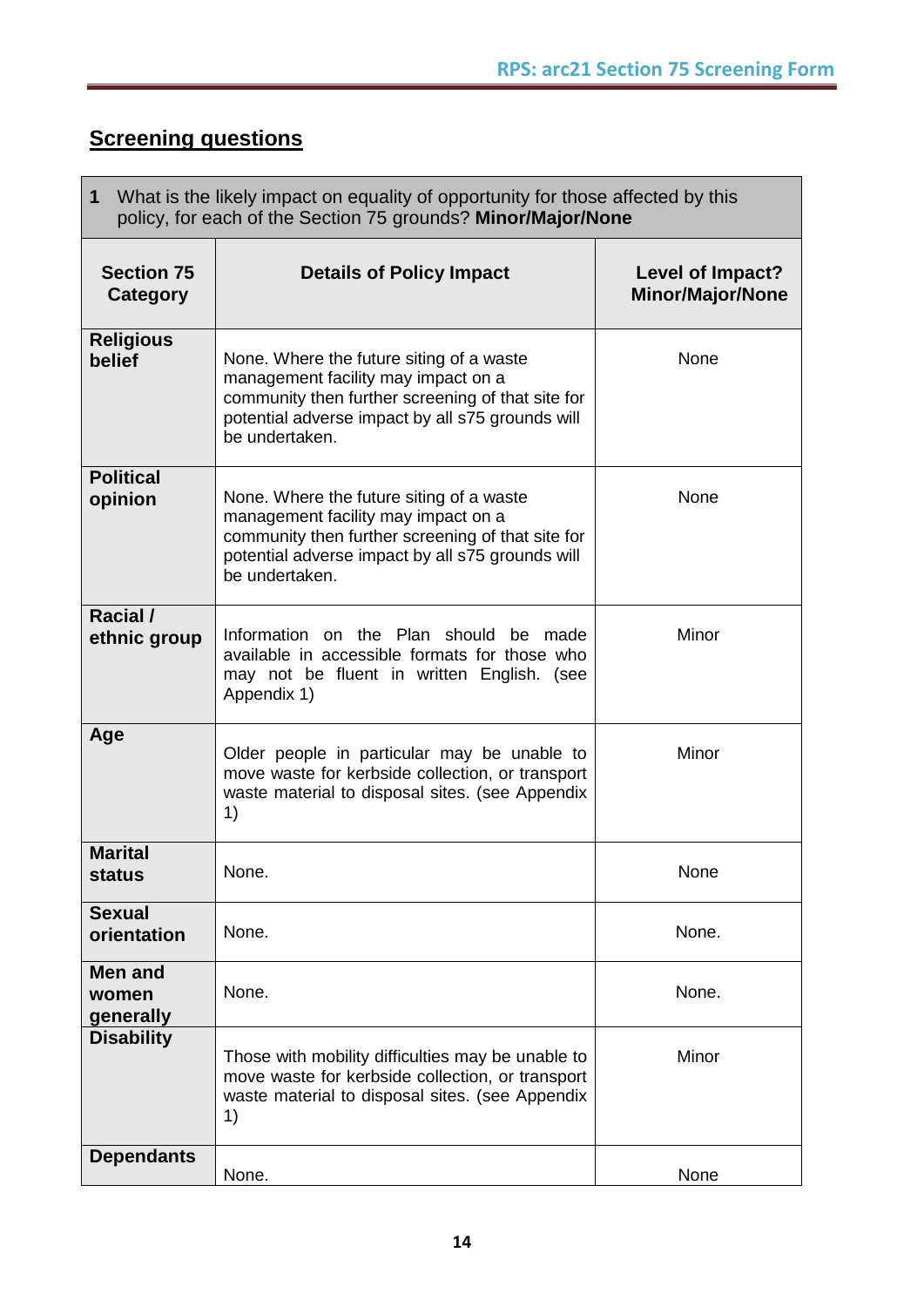| Are there opportunities to better promote equality of opportunity for people<br>within any of the Section 75 categories? |                                                                                                                                                                                                                                                                |                        |  |  |  |
|--------------------------------------------------------------------------------------------------------------------------|----------------------------------------------------------------------------------------------------------------------------------------------------------------------------------------------------------------------------------------------------------------|------------------------|--|--|--|
| Section 75                                                                                                               | If Yes, provide details                                                                                                                                                                                                                                        | If No, provide reasons |  |  |  |
| Category                                                                                                                 |                                                                                                                                                                                                                                                                |                        |  |  |  |
| <b>Disability</b><br>Race<br>Age                                                                                         | In line with the findings of the 2006<br>EQIA, the $2012 - 2020$ Plan will<br>continue to accommodate those with<br>particular needs regarding waste<br>management, for example with<br>regard to mobility or accessing<br>information in alternative formats. |                        |  |  |  |

| $\mathbf{3}$<br>To what extent is the policy likely to impact on good relations between people of<br>different religious belief, political opinion or racial group? Minor/Major/None |                          |                                            |  |  |
|--------------------------------------------------------------------------------------------------------------------------------------------------------------------------------------|--------------------------|--------------------------------------------|--|--|
| Good<br><b>Relations</b><br>Category                                                                                                                                                 | Details of policy impact | Level of impact<br><b>Minor/Major/None</b> |  |  |
| <b>Religious</b><br>belief                                                                                                                                                           | No impact.               | <b>None</b>                                |  |  |
| <b>Political</b><br>opinion                                                                                                                                                          | No impact                | None                                       |  |  |
| <b>Racial group</b>                                                                                                                                                                  | No impact.               | <b>None</b>                                |  |  |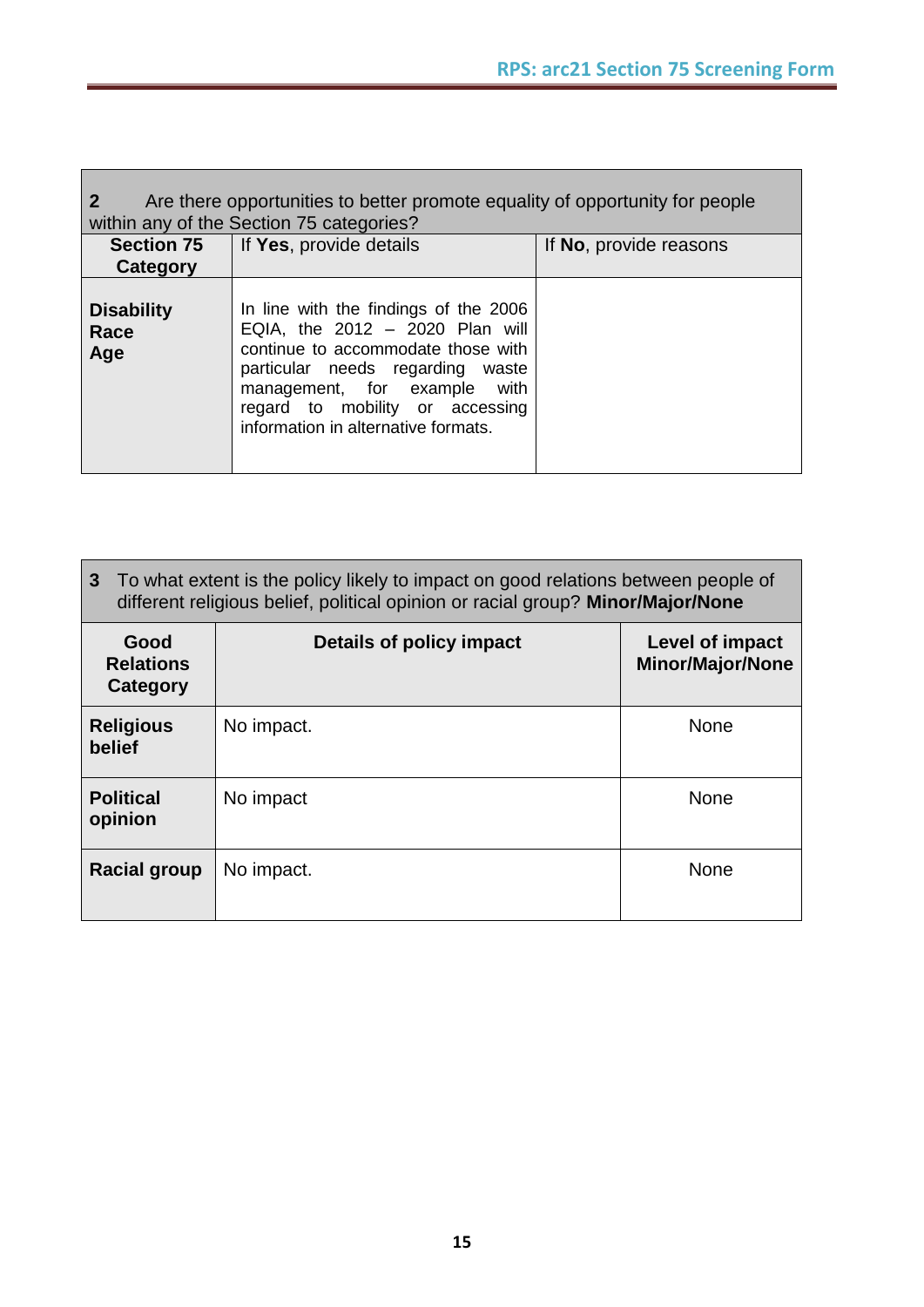| Are there opportunities to better promote good relations between people of<br>4<br>different religious belief, political opinion or racial group? |                                                                                                                                              |                                |  |  |
|---------------------------------------------------------------------------------------------------------------------------------------------------|----------------------------------------------------------------------------------------------------------------------------------------------|--------------------------------|--|--|
| Good<br>relations<br>category                                                                                                                     | If Yes, provide details                                                                                                                      | If <b>No</b> , provide reasons |  |  |
| Race                                                                                                                                              | Ensure information on the Plan is made<br>available in alternative formats on<br>request for those who are not fluent in<br>written English. |                                |  |  |

## **Additional considerations**

#### **Multiple identity**

Generally speaking, people can fall into more than one Section 75 category. Taking this into consideration, are there any potential impacts of the policy/decision on people with multiple identities?

(For example; disabled minority ethnic people; disabled women; young Protestant men; and young lesbians, gay and bisexual people).

No

Provide details of data on the impact of the policy on people with multiple identities. Specify relevant Section 75 categories concerned.

No

### **Section 76:**

**Does the policy raise any concerns in relation Section 76 (i.e. to discriminate or incite to discriminate on grounds of religious belief and/or political opinion)?**

The draft Plan would not appear to raise concerns in relation to Section 76.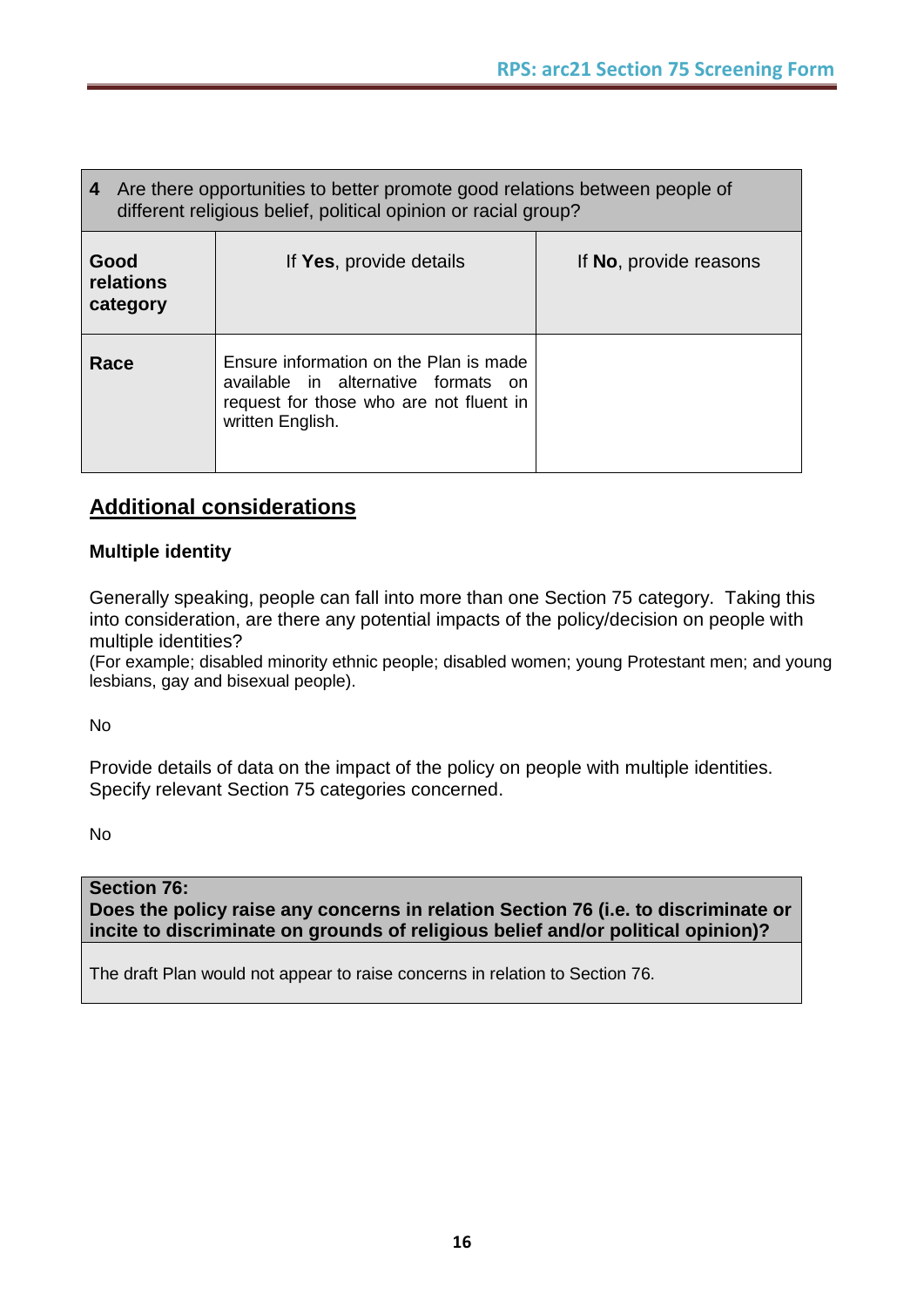## **Part 3: Screening Decision**

In light of your answers to the previous questions, do you feel that the policy should: (please underline one):

- **1. Not be subject to an EQIA (with no mitigating measures required)**
- **2. Not be subject to an EQIA (with mitigating measures /alternative policies)**
- **3. Not be subject to an EQIA at this time**
- **4. Be subject to an EQIA**

#### **If 1. or 2. (i.e. not be subject to an EQIA), please provide details of the reasons why:**

The Plan is likely to continue to bring benefits to the environment and to those who live, work and visit the arc21 area through the continued efficient and effective processing of waste materials, in line with relevant statutes and government directives. **Where new strategic initiatives are proposed by arc21 (e.g. a new landfill site), then arc21 commits to screening these individual decisions as and when appropriate e.g. as in the case of the site selection process leading to the proposed Hightown Quarry Site for an MBT/EFW development.**

**If 2. (i.e. not be subject to an EQIA), in what ways can identified adverse impacts attaching to the policy be mitigated or an alternative policy be introduced?**

**In light of these revisions, is there a need to re-screen the revised/alternative policy at a future date? NO**

**If YES, when & why?**

**If 3. or 4. (i.e. to conduct an EQIA), please provide details of the reasons:**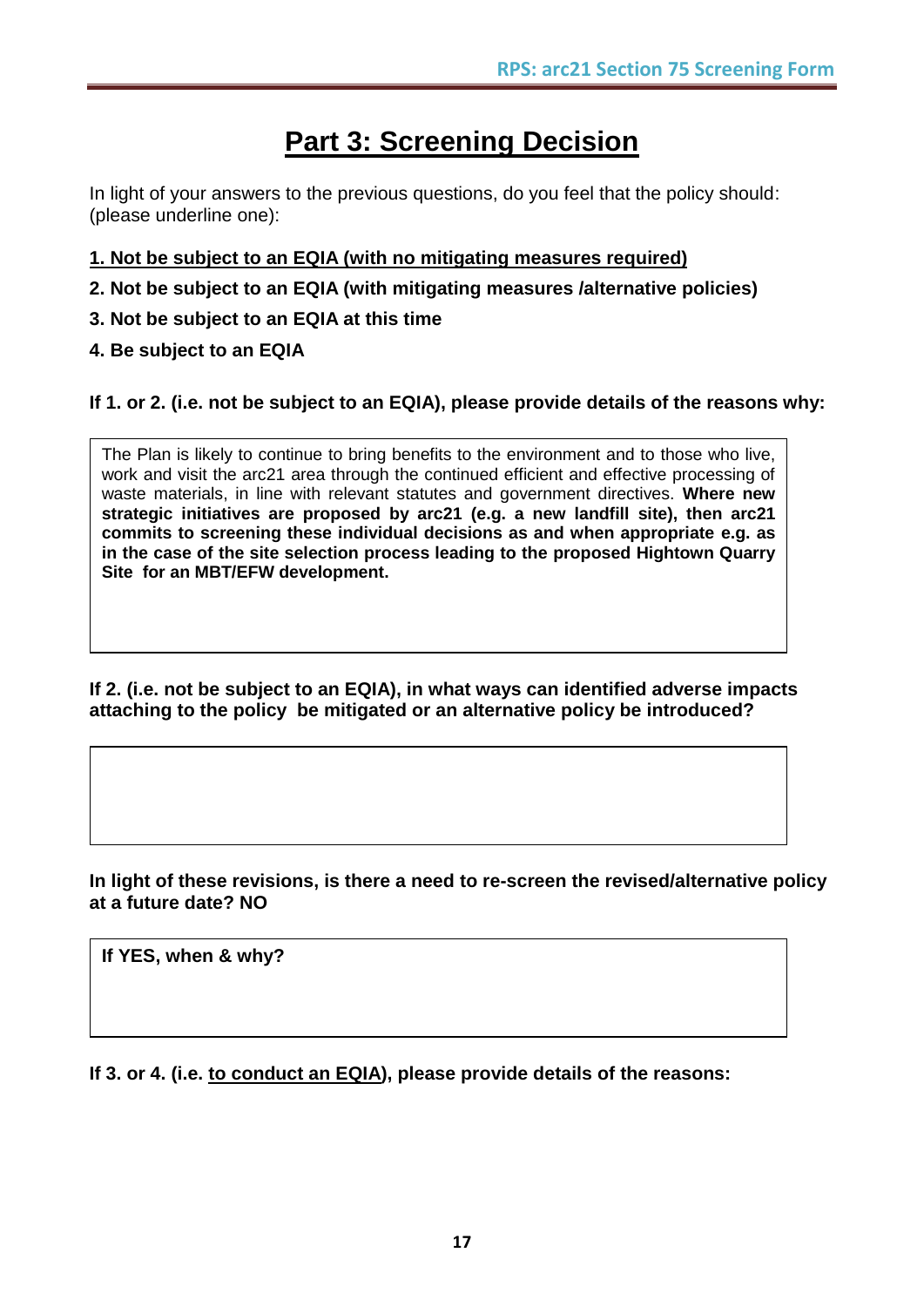### **Timetabling and Prioritising EQIA**

**If 3. or 4., is the policy affected by timetables established by other relevant public authorities? YES / NO**

**If YES, please provide details:**

**Please answer the following questions to determine priority for timetabling the EQIA. On a scale of 1-3, with 1 being the lowest priority and 3 being the highest, assess the policy in terms of its priority for EQIA.**

| <b>Priority criterion</b>                            | <b>Rating</b><br>$(1-3)$ |
|------------------------------------------------------|--------------------------|
| Effect on equality of opportunity and good relations |                          |
| Social need                                          |                          |
| Effect on people's daily lives                       |                          |
| Relevance to a public authority's functions          |                          |

Note: The Total Rating Score should be used to prioritise the policy in rank order with other policies screened in for EQIA. This list of priorities will assist you in timetabling the EQIA. Details of your EQIA timetable should be included in the quarterly Section 75 report.

#### **Any further comments on the screening process and any subsequent actions?**

At this time the proposals as outlined in the draft Plan are not seen to have a significant adverse effect on any Section 75 category but are likely to have a positive effect on all sections of the community. It is important that those from diverse backgrounds are kept informed of future developments, and the formatting of public notices and consultations will keep this issue in mind.

Where new initiatives are proposed (e.g. landfill site), then arc21 commits to screening these individual decisions as and when appropriate e.g. as in the case of the site selection process leading to the proposed Hightown Quarry Site for an MBT/EFW development.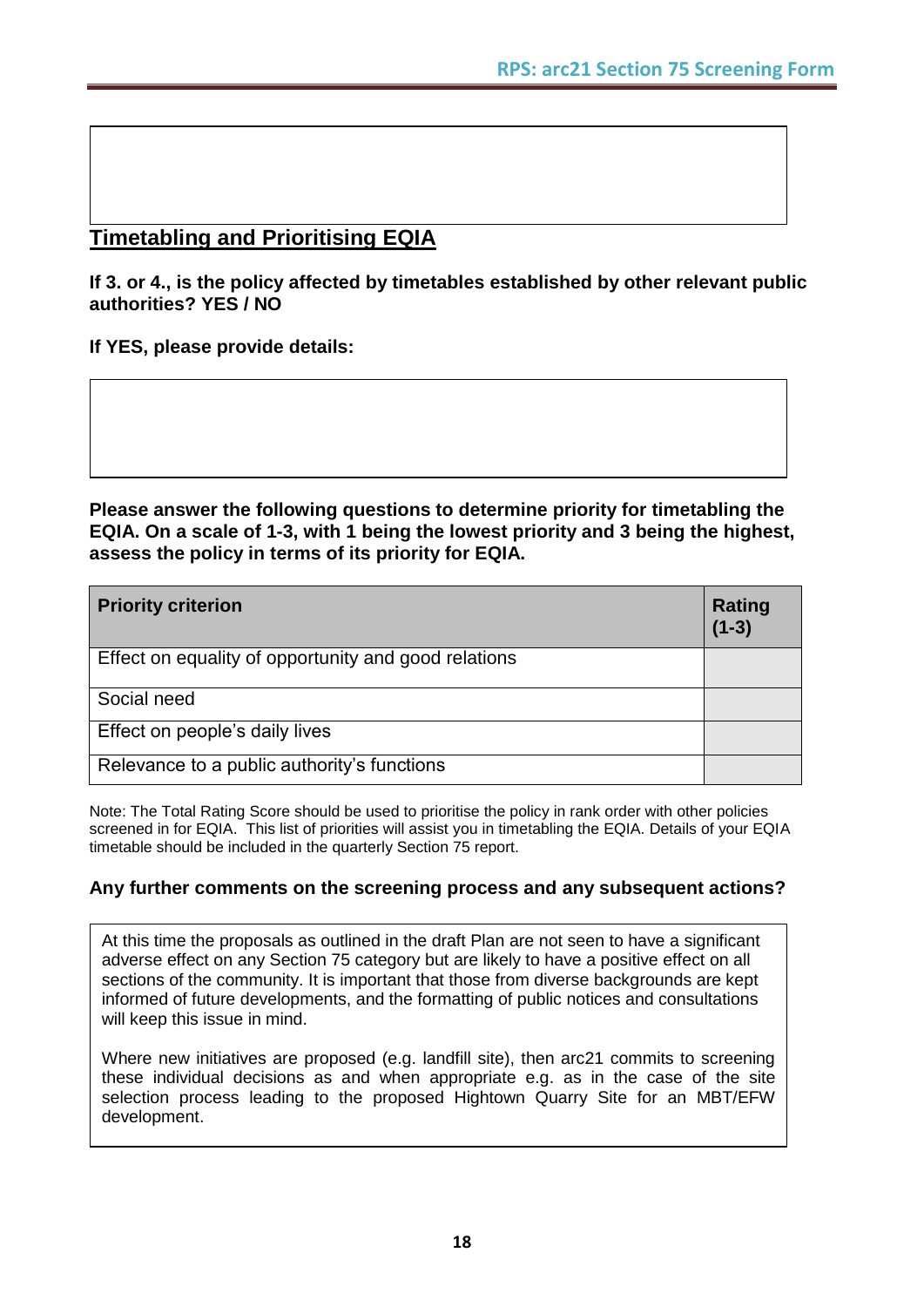## **Part 4: Monitoring**

**Effective monitoring will help identify any future adverse impacts arising from the policy which may lead you to conduct an EQIA, as well as help with future planning and policy development. You should consider the guidance contained in the Commission's Monitoring Guidance for Use by Public Authorities (July 2007). The Commission recommends that where the policy has been amended or an alternative policy introduced, then you should monitor more broadly than for adverse impact (See Benefits, P.9-10, paras 2.13 – 2.20 of the Monitoring Guidance).**

#### **Please detail proposed monitoring arrangements below:**

Each Council will continue to monitor waste disposal within its own district and including a register of complaints. Where such monitoring reveals Section 75 concerns then the relevant Council will commit to undertaking further research and information gathering to identify reasons for this association and potential remedies.

## **Part 5: Approval and Authorisation**

| <b>Screened by:</b> | <b>Position/Job Title</b> | <b>Date</b> |
|---------------------|---------------------------|-------------|
|                     |                           |             |
|                     |                           |             |
| <b>Approved by:</b> |                           |             |
|                     |                           |             |
|                     |                           |             |

Note: A copy of the Screening Template, for each policy screened should be "signed off" and approved by a senior manager responsible for the policy, made easily accessible on your website as soon as possible following completion and made available on request.